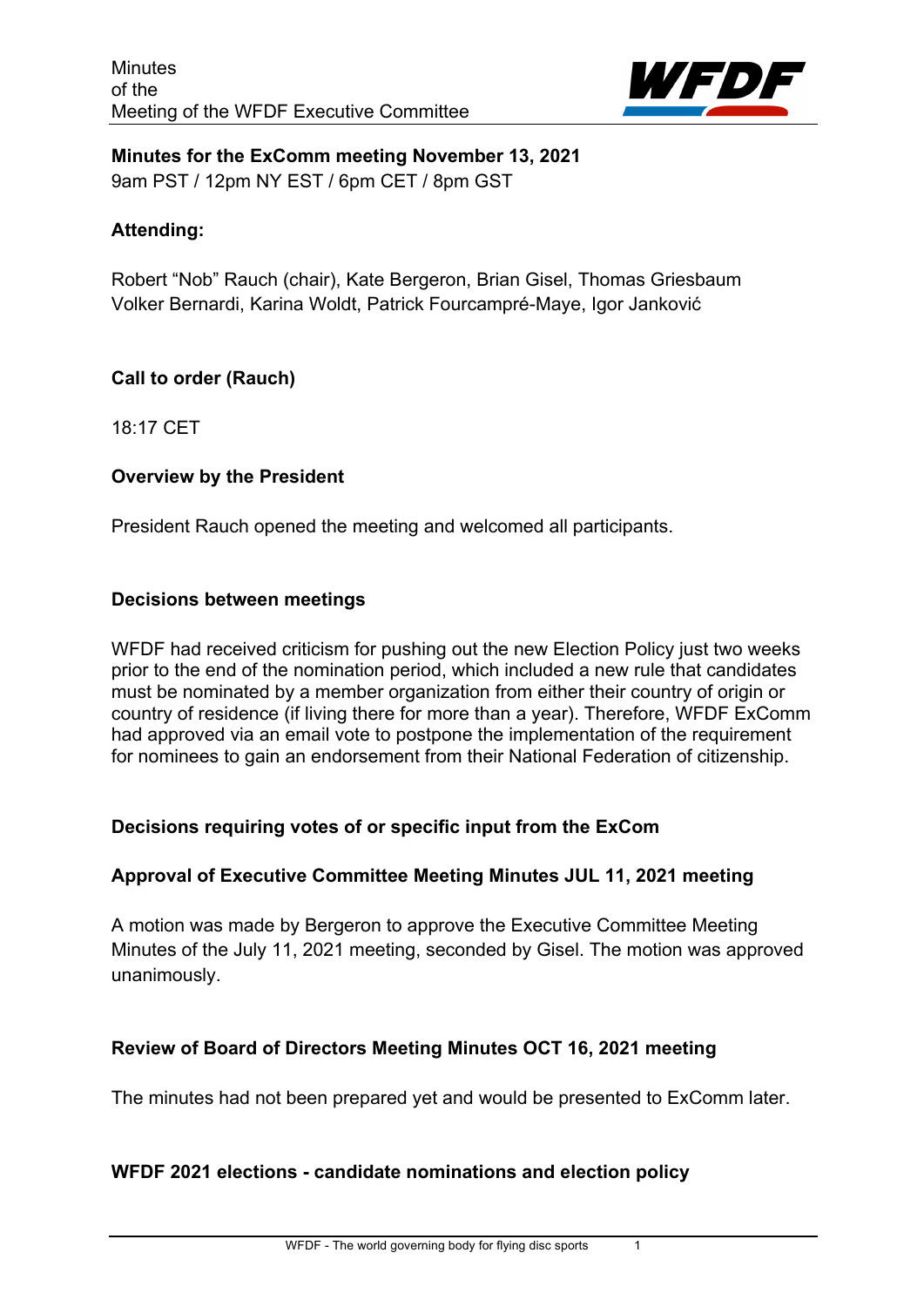

Rauch presented the list of candidates which had applied and received endorsements until the application deadline of November 10th. WFDF's members would be given the time between November  $15<sup>th</sup>$  and December  $15<sup>th</sup>$ , 2021 to cast their votes.

The new nomination requirement that had been approved between meetings was discussed further and its pros and cons were discussed at length. While it could make it harder for some candidates to receive an endorsement it was agreed that this step improved WFDF's good governance. It was also noted that some members had difficulties in endorsing candidates who did not represent the main flying disc discipline of those members. WFDF would use the time until the next election period to work with those members who had difficulties in endorsing candidates from all disciplines. Rauch asked to formalize the ad hoc decision of ExComm to postpone the nomination requirements.

Motion: Due to the change in WFDF election rules being announced less than two weeks prior to the 2021 nomination deadlines, a motion was made by Gisel that the WFDF Executive Committee will postpone the implementation of the requirement for nominees to gain an endorsement from their National Federation of citizenship or of residence of 1+ year until the 2022 Election Cycle, seconded by Bergeron. The motion was approved unanimously.

Elections will close on December 15 and WFDF hopefully can announce the results at its last 2021 Board meeting.

# **WFDF 2021-22 events/UTS/DG/WUGC refunds**

Woldt reported that WMUCC in Limerick, Ireland, was oversubscribed and WUCC in Cincinnati, USA, had received solid registration numbers. WBUC and WJUC were not attracting as many teams as expected. Some members were not replying to questions of the WFDF Event Team at all and therefore it was not clear if interest was low, the COVID 19 situation was seen as too much risk, or athletes did not want to travel to the US more than once in 2021.

It was discussed and suggested that WBUC in Los Angeles, USA, should try to scale back planning with the ability to scale up the event if many more late registrations were received. It was seen as very important to run the event in Los Angeles. Other sports had also demonstrated that under heightened hygiene measures they could host events there and it would be disappointing if WFDF could not run it.

On the WJUC situation Woldt mentioned that junior championships outside of Europe had always seen lower numbers of teams. With more lead time on WJUC than on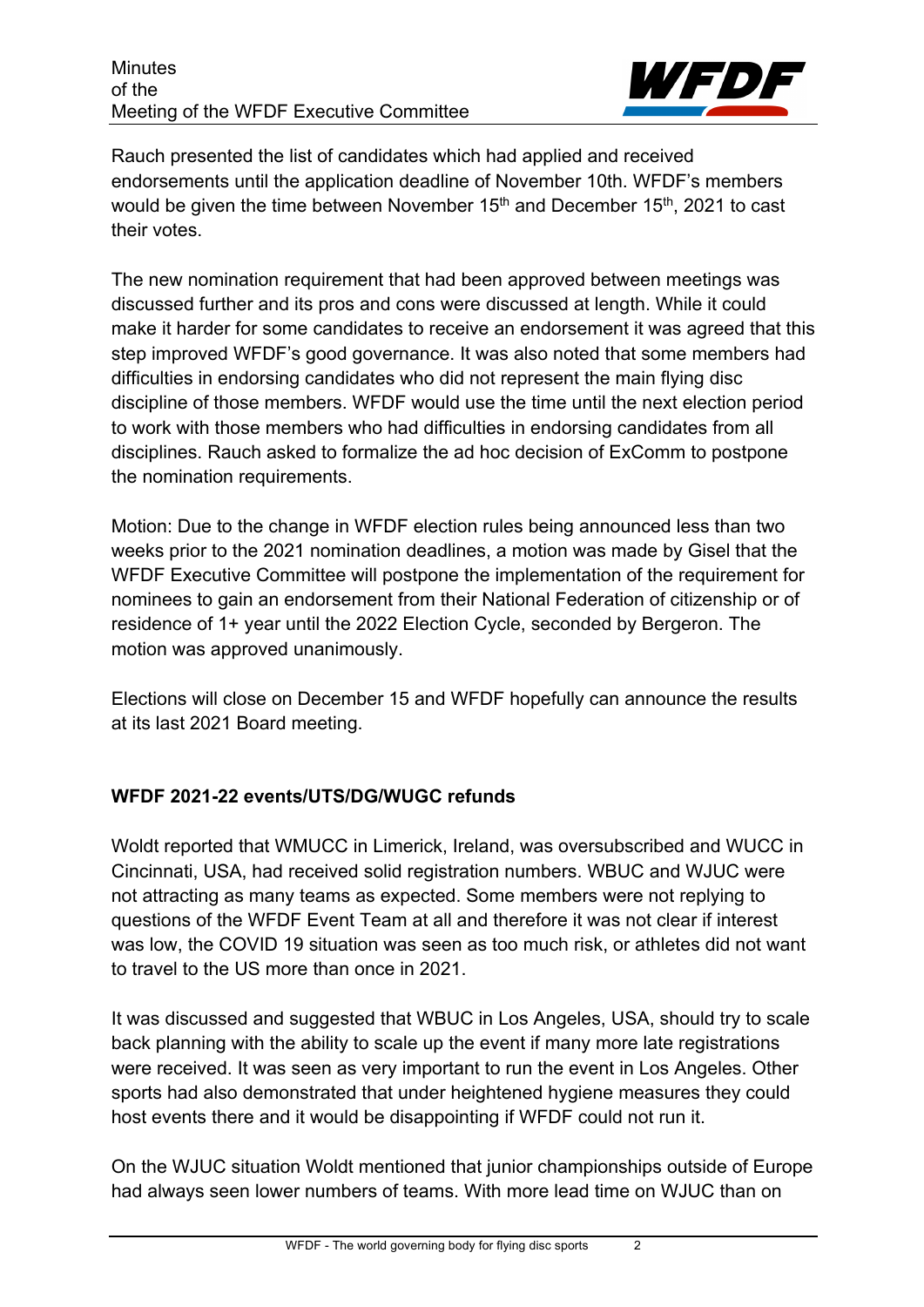

WBUC Gisel suggested to continue to go ahead as planned and see if the numbers would increase.

Bergeron asked if WFDF planned to offer on-site COVID 19 testing and contact tracing. She suggested it was good if WFDF practiced health and safety measures at a smaller event before implementing it at a much larger WMUCC or WUCC. Woldt confirmed that she had discussed COVID 19 measures with the Medical & Anti-Doping Committee Chair Nuwer and was drafting a plan to be further discussed with the WFDF COVID working group. It was recommended that athletes should present negative tests 24 or 48 hours before the start of the event and not be first tested on arrival at the event. Any unvaccinated athlete would be retested on day 3. It was still an open question if WFDF should demand that all athletes should be vaccinated. Currently the USA was enforcing that all visitors are vaccinated, but a certain percentage of the participants e.g. for WUCC would be from the US. WFDF would need to follow US regulations on this matter closely.

Bergeron asked if WFDF needed to put money aside to buy tests for WFDF staff and volunteers. Woldt reminded that the event budgets included US\$10,000 for COVID measures. Rauch suggested we make sure the athletes were aware that, besides the potential need to present several negative COVID 19 tests before and during the event, it was not certain but likely that US regulators would demand proof of vaccination for travel. Gisel suggested to use some part or all of USAU's COVID response plan which had been used at several events already. Bergeron suggested to survey athletes about their vaccination situation with the opportunity to decline. WFDF might find out that 99% of athletes are vaccinated.

The first bulletin for the World Team Disc Golf Championships (WTDGC) would be sent out within the coming week. Woldt noted that athletes would have to pay for the first time a full WFDF players fee of US\$ 40.

The dates for the Virtual Sport World Team Disc Golf Championships had been moved from November/December 2021 to January/February 2022 as the Latitude 64 web designer was still working on implementing the qualification round of 50 countries and 2 genders.

Fourcampré-Maye was working on the United Through Sports World Virtual Youth Festival where he had gathered around the same number of participants as last year. The deadline had been extended until November  $15<sup>th</sup>$  giving the opportunity to upload some videos he was still waiting for.

The date of the World Overall Championships (WOC) in San Diego would most likely be moved from mid-July to August 2022 to avoid conflicts.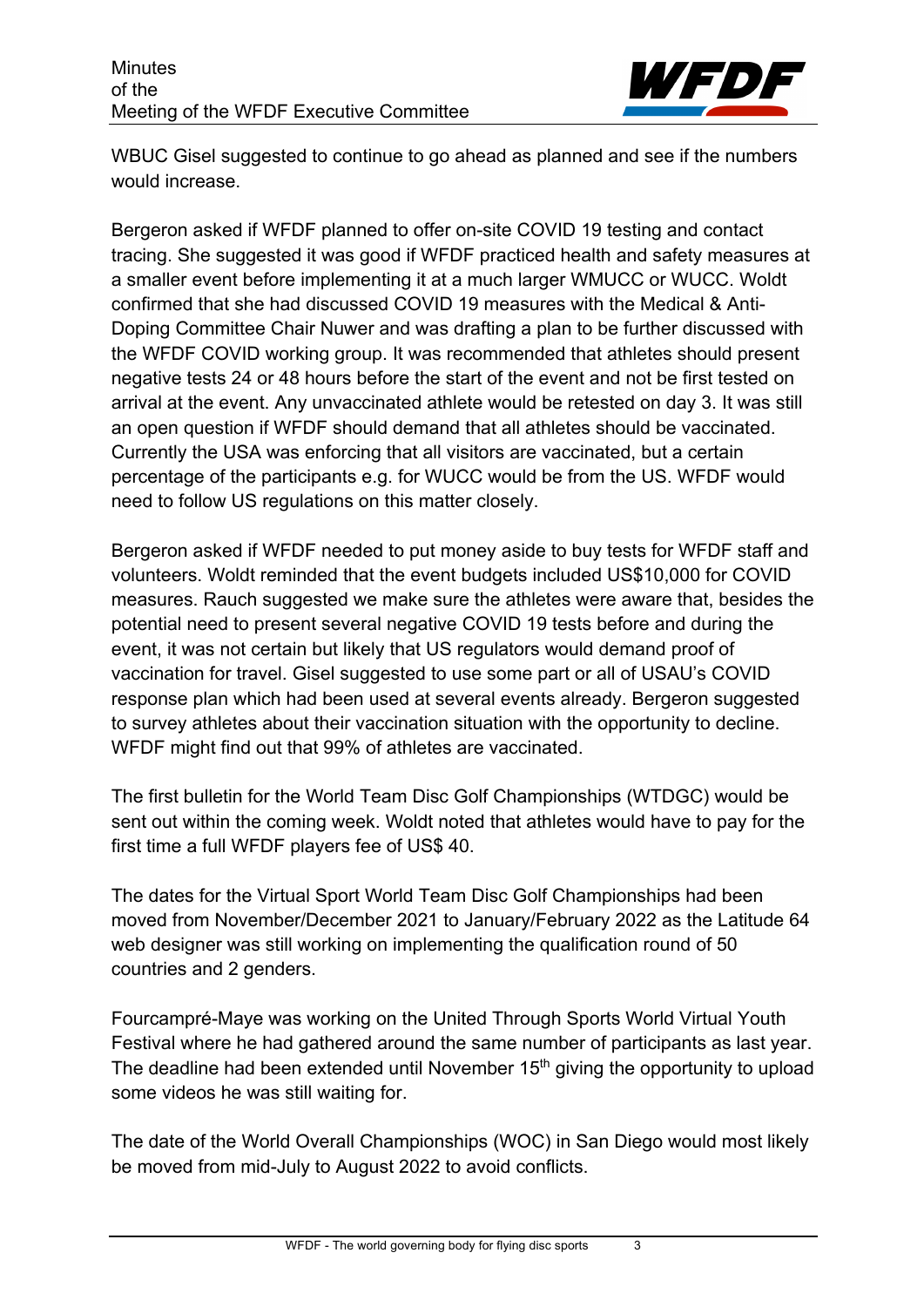

Woldt asked if the full 40-page event contract was needed for smaller events. Rauch replied the contract needed to have all the information necessary but that a more summary version could be looked into for future smaller events.

Woldt added that using Quickbooks Online for collecting team fees was working well.

#### **Spirit of the Game Committee - iSOTG Day/Spirit Directors**

Woldt reported that planning of the iSOTG Day by the SOTG Committee started very late making it hard to approach sponsors and expect them to react on very short notice. Also, the committee seemed to assume that iSOTG Day was a committee event and not a WFDF event. Woldt added that the committee was thinking about printing discs to be sent to the iSOTG Day participants. Rauch noted that production of discs takes time and delivery of such discs would be quite expensive.

Woldt informed that the SOTG Committee had suggested Spirit Directors for all major Ultimate events in 2022 but none of the nominations were for individuals from the country where the events would take place thus increasing the costs. She suggested to ask the LOCs to propose Spirit Directors from the same countries or regions where possible.

## **TWG 2022 - The World Games - Ultimate event replacement principles**

Gisel presented the rankings of teams 9-14 from 2016 WUGC for World Games. These teams would be the replacement teams in case one or more the eight qualified teams could not travel to the USA:

- 9. Russian Federation
- 10.Switzerland
- 11.Italy
- 12.New Zealand
- 13.Philippines
- 14.Ireland

If Australia were to fall out the Russian Federation team would be next, but with most or all athletes vaccinated with Sputnik V they might not be allowed to enter the USA as the vaccine is not recognized by the US authorities.

It was discussed if the teams on the waiting list should be informed about their potential participation so they could prepare. Since WFDF was asking for the administrative fee from teams in early January 2022 it seemed that would be the time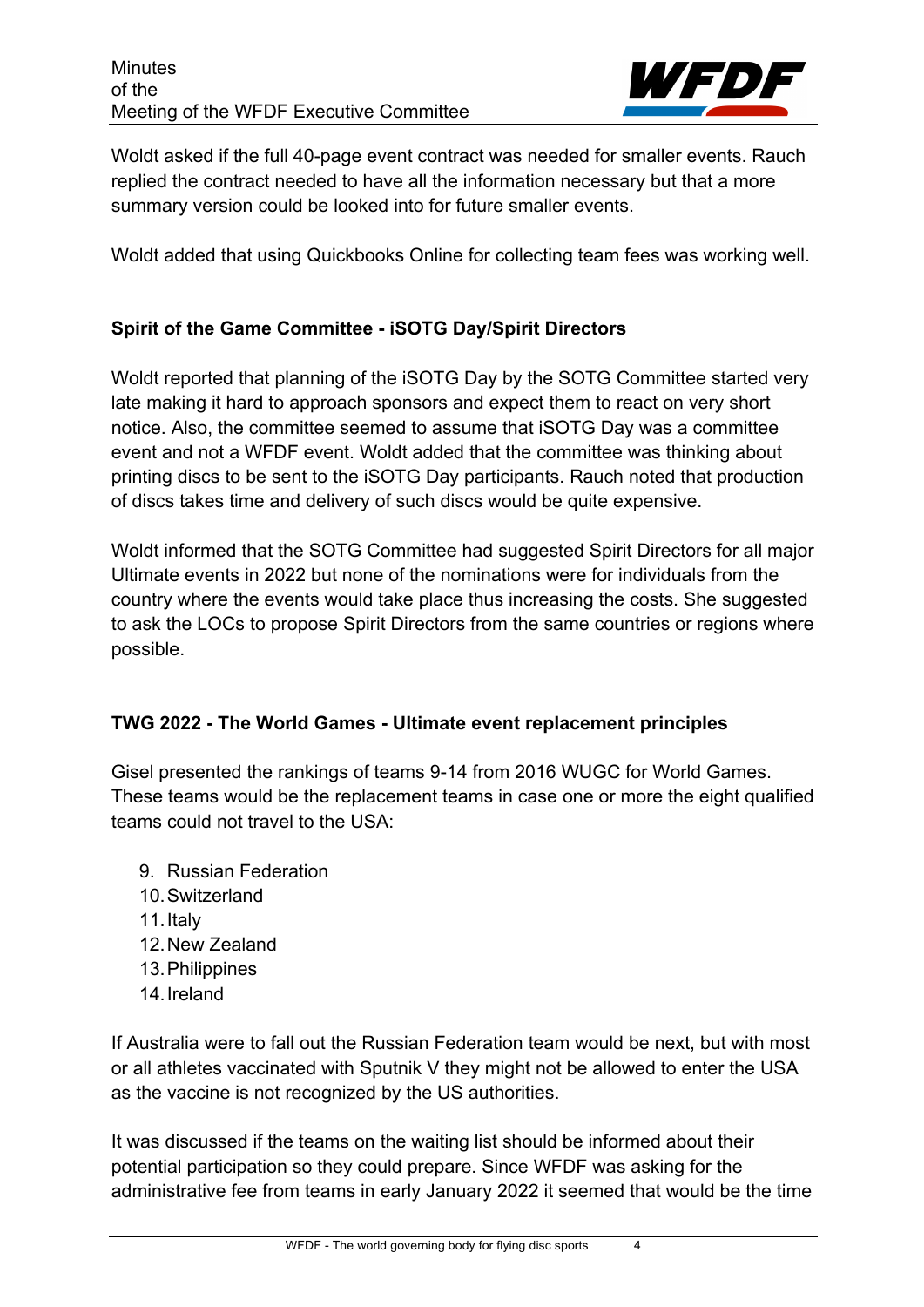

to inform those teams. The initial roster submission deadline with IWGA was the end of March which would give NFs time to put a team together. Also at this time teams could enter a larger roster with even random names which could later be cut down to the 14 athletes.

# **Los Angeles 2028 Olympic Games - latest developments/WFDF strategy**

Gisel reported about the Ultimate 4s demo during USAU finals. In this timed game, 14 points had been scored in 16 minutes. The rules and the field dimensions worked well and there were not too many missed long throws. The players felt it was a fun and fast paced game. He invited everyone to watch this recorded game.

Bernardi informed about new appointments at the LA28 LOC and proposed to reach out to these individuals soon. He also stated the importance of getting WFDF press releases quoted in the various Olympic news services.

## **WFDF 2021 census and membership dues invoices - update**

To date, 83 Members had filed the census. WFDF received US\$34,662,30 dues with US\$1,319.41 yet to be paid from those having been invoiced. A number of members had still not paid their dues for 2021 and are not in good standing despite several of them having signed up teams for 2022 WFDF events. WFDF would inform those who have not paid will not be allowed to play in 2022 and they will not be able to vote on the Board elections 2021.

#### **New Memberships/update**

Bernardi presented Namibia and Burundi as potential next new members. It has been hard to get new members from the Asian region. For Europe he saw potential membership applications from San Marino and Monaco which would boost WFDF's membership to 43 members out of 47 countries in Europe.

## **Continental Associations update: EFDF**

Bernardi reported that EFDF would host an Extraordinary Congress on November  $17<sup>th</sup>$ , 2021 with the goal to vote on the update bylaws. He was hopeful that this would allow Flying Disc to participate in various European multi-sport games in the near future.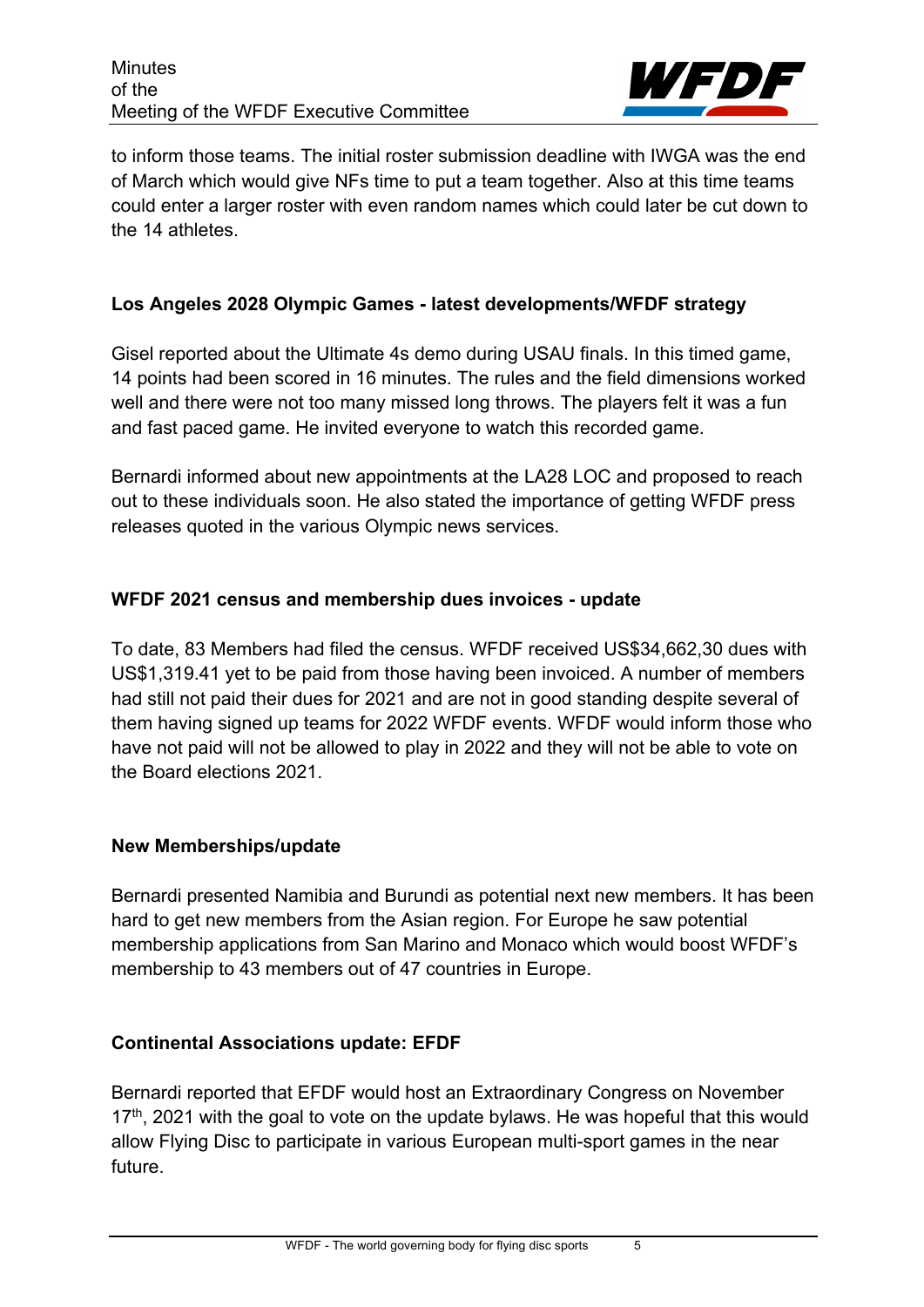

Griesbaum noted that EFDF would be registered in Austria and therefore needed to translate the bylaws from English to German with an expected cost of around US\$200. Bernardi noted this could be paid from the development fund.

A motion was made by Bergeron to approve paying the translation fee for EFDF's new bylaws to German, seconded by Rauch. The motion was approved unanimously.

# **Mediterranean Flying Disc Confederation**

Bernardi reported that the MFDC had been founded a week ago by the three founding members Italy, Malta and Greece during an in-person meeting. The legal seat was in Italy. The registration process was underway. The MFDC would give Flying Disc a chance to participate in the Mediterranean Games in 2023 and 2025 and create more visibility.

## **Website updates**

Janković reported that while there were still problems with updating the website many bugs had been fixed and many updates had been incorporated. He asked all issues with the web site to be sent to him. Rauch asked everyone to check the areas of personal interest on the web site for errors or outdated information and to note them for revisions.

# **Finance: Treasurer's October 2021 report / bookkeeper / Euro account**

Bergeron reported that WFDF had been receiving event fees which made the account look good but reminded that these monies would have to be forwarded to the event hosts. But dues income looked good and WFDF was on track to meet the budget as revised for 2021.

Since WFDF bookkeeping would become a bit more complex in the future, two firms had been interviewed for bookkeeping instead of relying on a single person. The cost/hour would be higher but perhaps an increase of efficiency might be helpful in the end.

It was discussed when to make the decision and switch to the new bookkeeper. Rauch strongly suggested to switch on January 1st 2022 as this would make it easier for the auditor. Bergeron would draft a proposal for a decision about the bookkeeper and send it to ExComm for a vote in time that December could be an overlap period with the former bookkeeper and the new bookkeeper. Money transactions in 2021